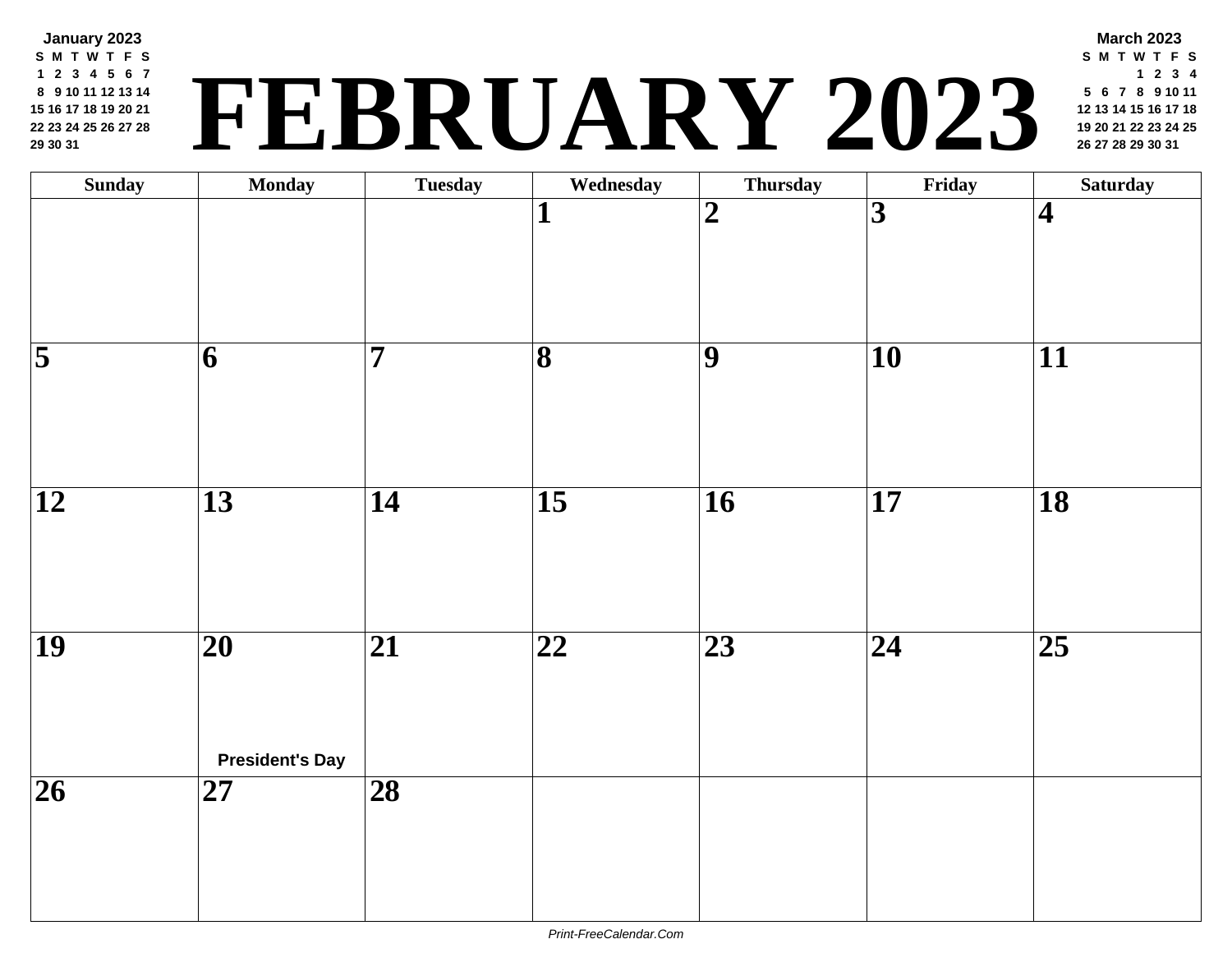**February 2023 S M T W T F S 2 3 4 6 7 8 9 10 11 13 14 15 16 17 18 20 21 22 23 24 25 27 28**

# **2 23 4 5 6 7 8**<br>**211112131415**<br>**2324 25 26 27 28 29**

| <b>Sunday</b>            | <b>Monday</b>           | <b>Tuesday</b>  | Wednesday               | Thursday                 | Friday                  | <b>Saturday</b>          |
|--------------------------|-------------------------|-----------------|-------------------------|--------------------------|-------------------------|--------------------------|
|                          |                         |                 | $\overline{\mathbf{1}}$ | $\overline{\mathbf{2}}$  | $\overline{\mathbf{3}}$ | $\overline{\mathcal{A}}$ |
| $\overline{\mathbf{5}}$  | $\overline{\mathbf{6}}$ | $\overline{7}$  | $\overline{\mathbf{8}}$ | $\overline{9}$           | $\overline{10}$         | $\overline{11}$          |
| $\overline{\mathbf{12}}$ | $\overline{13}$         | $\overline{14}$ | $\overline{15}$         | $\overline{\mathbf{16}}$ | $\overline{17}$         | $\overline{18}$          |
| $\overline{19}$          | $\overline{20}$         | $\overline{21}$ | $\overline{22}$         | $\overline{23}$          | $\overline{24}$         | $\overline{25}$          |
| $\overline{26}$          | $\overline{27}$         | $\overline{28}$ | $\overline{29}$         | $\overline{30}$          | $\overline{31}$         |                          |
|                          |                         |                 |                         |                          |                         |                          |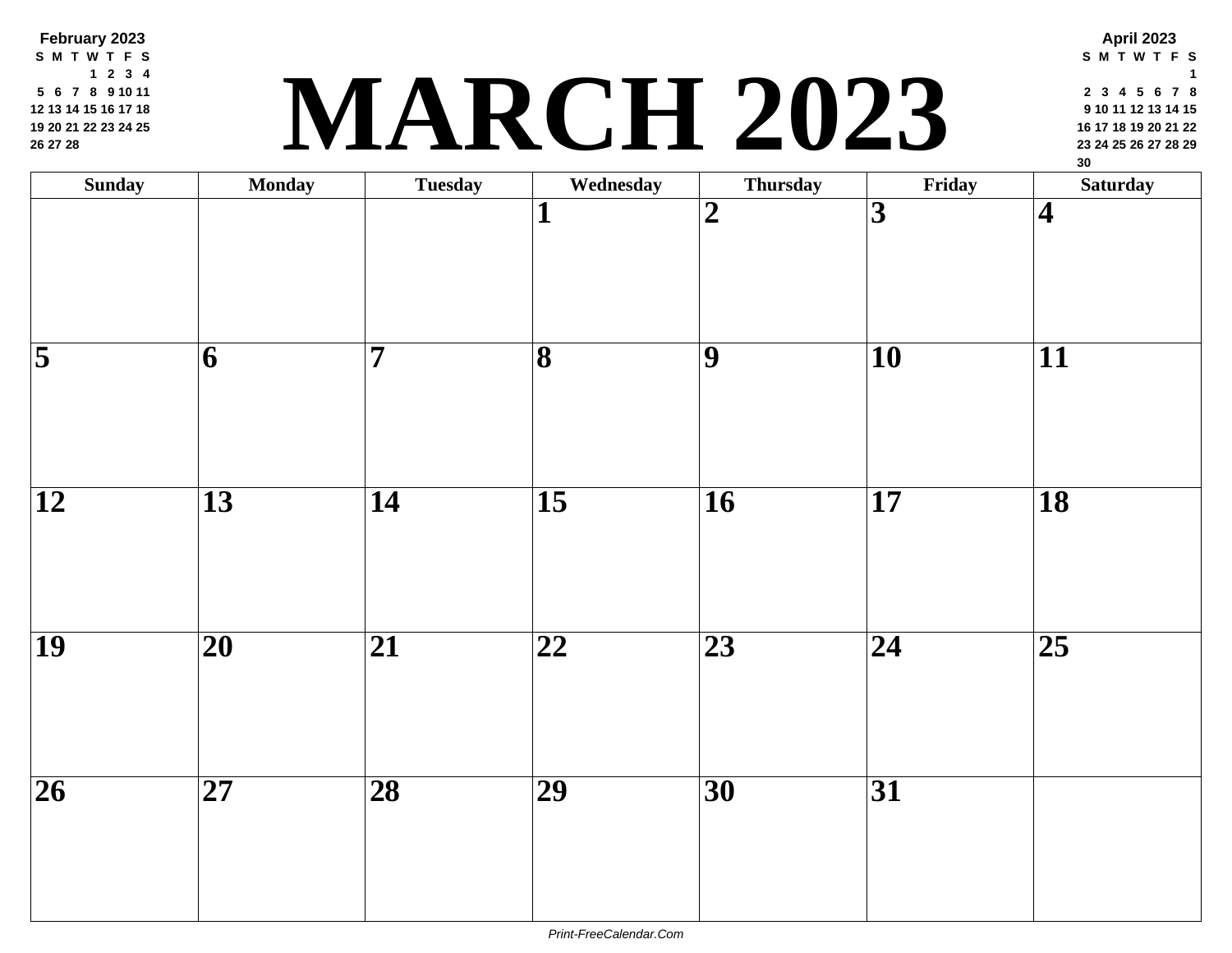**March 2023 S M T W T F S 2 3 4 6 7 8 9 10 11 13 14 15 16 17 18 20 21 22 23 24 25 27 28 29 30 31**

# **<sup>21</sup> <sup>22</sup> <sup>23</sup> <sup>24</sup> <sup>25</sup> <sup>26</sup> <sup>27</sup> APRIL 2023 <sup>28</sup> <sup>29</sup> <sup>30</sup> <sup>31</sup>**

**May 2023 S M T W T F S 2 3 4 5 6 8 9 10 11 12 13 15 16 17 18 19 20**

| <b>Sunday</b>                   | <b>Monday</b>   | <b>Tuesday</b>  | Wednesday               | Thursday                          | Friday                               | <b>Saturday</b>          |
|---------------------------------|-----------------|-----------------|-------------------------|-----------------------------------|--------------------------------------|--------------------------|
|                                 |                 |                 |                         |                                   |                                      | $\mathbf{1}$             |
| $\overline{\mathbf{2}}$         | $\overline{3}$  | $\overline{4}$  | $\overline{\mathbf{5}}$ | $\overline{6}$<br><b>Passover</b> | $\overline{7}$<br><b>Good Friday</b> | $\overline{\mathbf{8}}$  |
| $\overline{9}$<br><b>Easter</b> | $\overline{10}$ | $\overline{11}$ | $\overline{12}$         | $\overline{13}$                   | $\overline{14}$                      | $\overline{15}$          |
| $\overline{\mathbf{16}}$        | $\overline{17}$ | $\overline{18}$ | $\overline{19}$         | $\overline{\mathbf{20}}$          | $\overline{21}$                      | $\overline{\mathbf{22}}$ |
| $\overline{23}$                 | $\overline{24}$ | $\overline{25}$ | $\overline{26}$         | $\overline{\mathbf{27}}$          | $\overline{28}$                      | $\overline{29}$          |
| $\overline{30}$                 |                 |                 |                         |                                   |                                      |                          |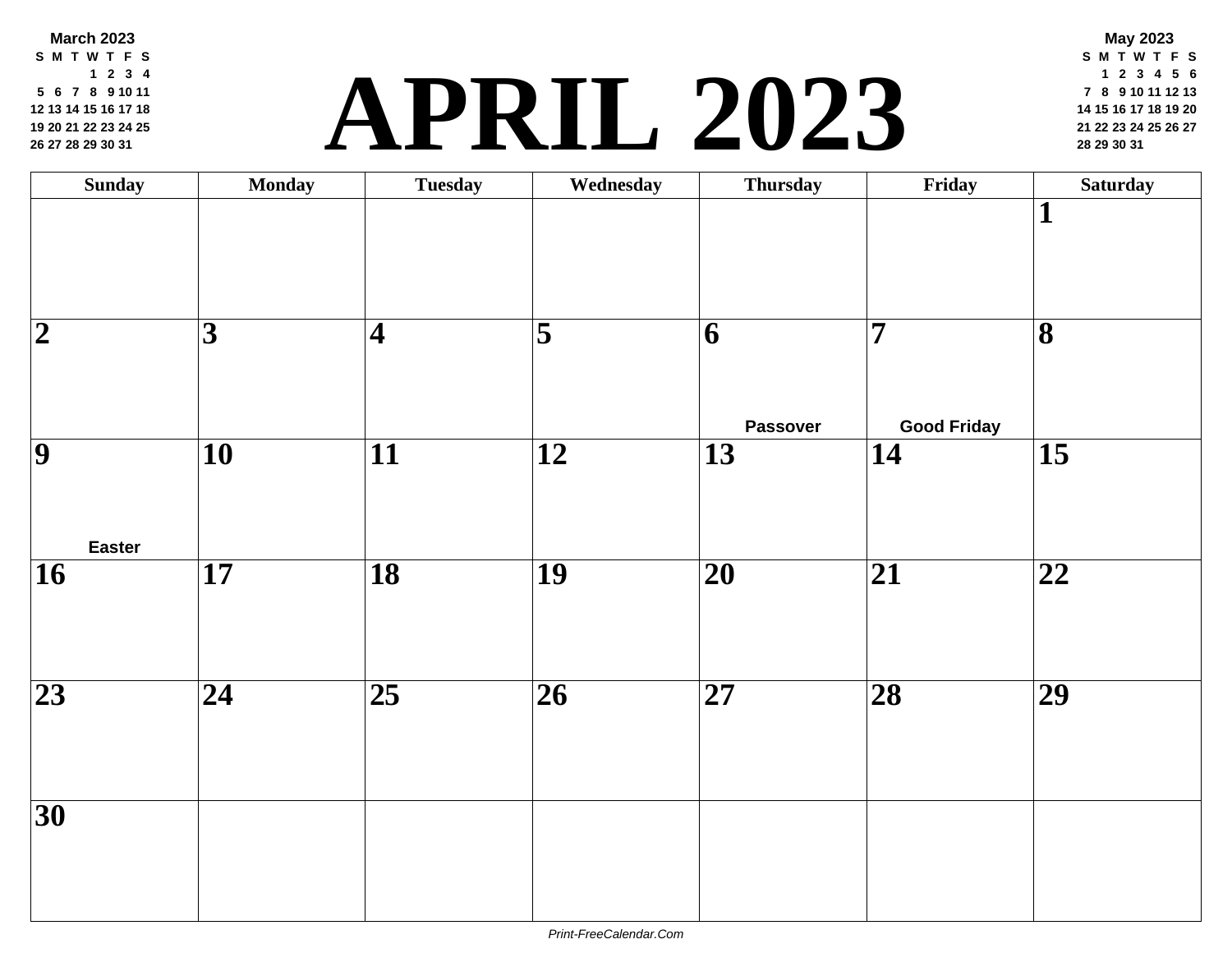### **<sup>18</sup> <sup>19</sup> <sup>20</sup> <sup>21</sup> <sup>22</sup> <sup>23</sup> <sup>24</sup> MAY 2023 <sup>25</sup> <sup>26</sup> <sup>27</sup> <sup>28</sup> <sup>29</sup> <sup>30</sup>**

**June 2023 S M T W T F S 2 3 5 6 7 8 9 10 12 13 14 15 16 17**

| <b>Sunday</b>                          | Monday                                 | <b>Tuesday</b>  | Wednesday               | Thursday                 | Friday                  | <b>Saturday</b>          |
|----------------------------------------|----------------------------------------|-----------------|-------------------------|--------------------------|-------------------------|--------------------------|
|                                        | $\mathbf{1}$                           | $\overline{2}$  | $\overline{\mathbf{3}}$ | $\overline{\mathcal{A}}$ | $\overline{\mathbf{5}}$ | $\overline{\mathbf{6}}$  |
| $\overline{\mathbf{7}}$                | $\overline{\mathbf{8}}$                | $\overline{9}$  | $\overline{10}$         | $\overline{11}$          | $\overline{12}$         | $\overline{13}$          |
| $\overline{14}$                        | $\overline{15}$                        | $\overline{16}$ | $\overline{17}$         | $\overline{18}$          | $\overline{19}$         | $\overline{\mathbf{20}}$ |
| <b>Mother's Day</b><br>$\overline{21}$ | $\overline{\mathbf{22}}$               | $\overline{23}$ | $\overline{24}$         | $\overline{25}$          | $\overline{26}$         | $\overline{27}$          |
| $\overline{28}$                        | $\overline{29}$<br><b>Memorial Day</b> | $\overline{30}$ | $\overline{31}$         |                          |                         |                          |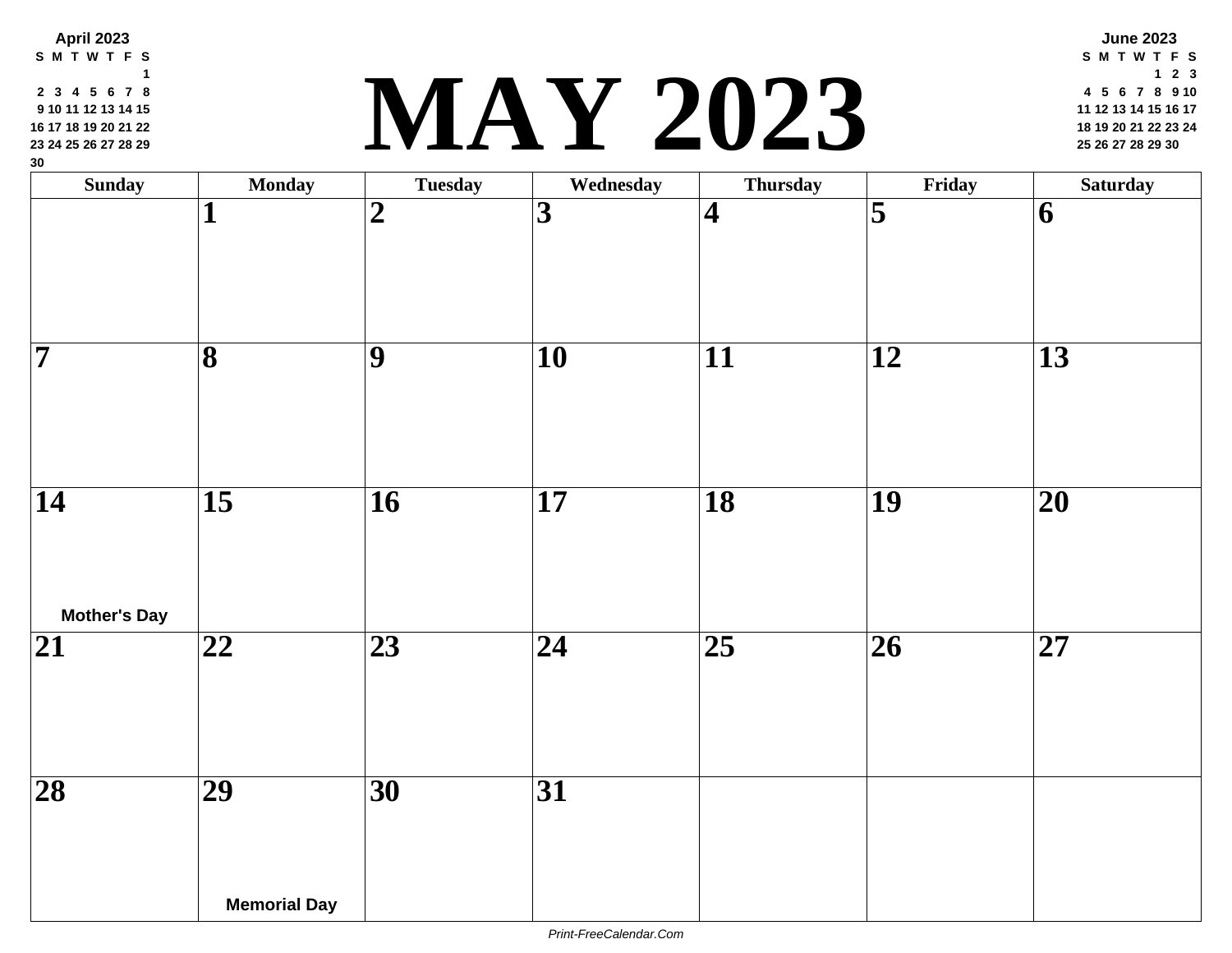**May 2023 S M T W T F S 2 3 4 5 6 8 9 10 11 12 13 15 16 17 18 19 20 22 23 24 25 26 27 29 30 31**

# **<sup>23</sup> <sup>24</sup> <sup>25</sup> <sup>26</sup> <sup>27</sup> <sup>28</sup> <sup>29</sup> JUNE 2023**

| <b>Sunday</b>                          | Monday                  | <b>Tuesday</b>          | Wednesday       | Thursday                | Friday          | <b>Saturday</b>                     |
|----------------------------------------|-------------------------|-------------------------|-----------------|-------------------------|-----------------|-------------------------------------|
|                                        |                         |                         |                 | $\overline{\mathbf{1}}$ | $\overline{2}$  | $\overline{\mathbf{3}}$             |
| $\overline{\mathbf{4}}$                | $\overline{\mathbf{5}}$ | $\overline{\mathbf{6}}$ | 7               | $\overline{\mathbf{8}}$ | $\overline{9}$  | $\overline{10}$                     |
| $\overline{11}$                        | $\overline{12}$         | $\overline{13}$         | $\overline{14}$ | $\overline{15}$         | $\overline{16}$ | $\overline{17}$                     |
| $\overline{18}$<br><b>Father's Day</b> | $\overline{19}$         | $\overline{20}$         | $\overline{21}$ | $\overline{22}$         | $\overline{23}$ | $\overline{\overline{\mathbf{24}}}$ |
| $\overline{25}$                        | $\overline{26}$         | $\overline{27}$         | $\overline{28}$ | $\overline{29}$         | $\overline{30}$ |                                     |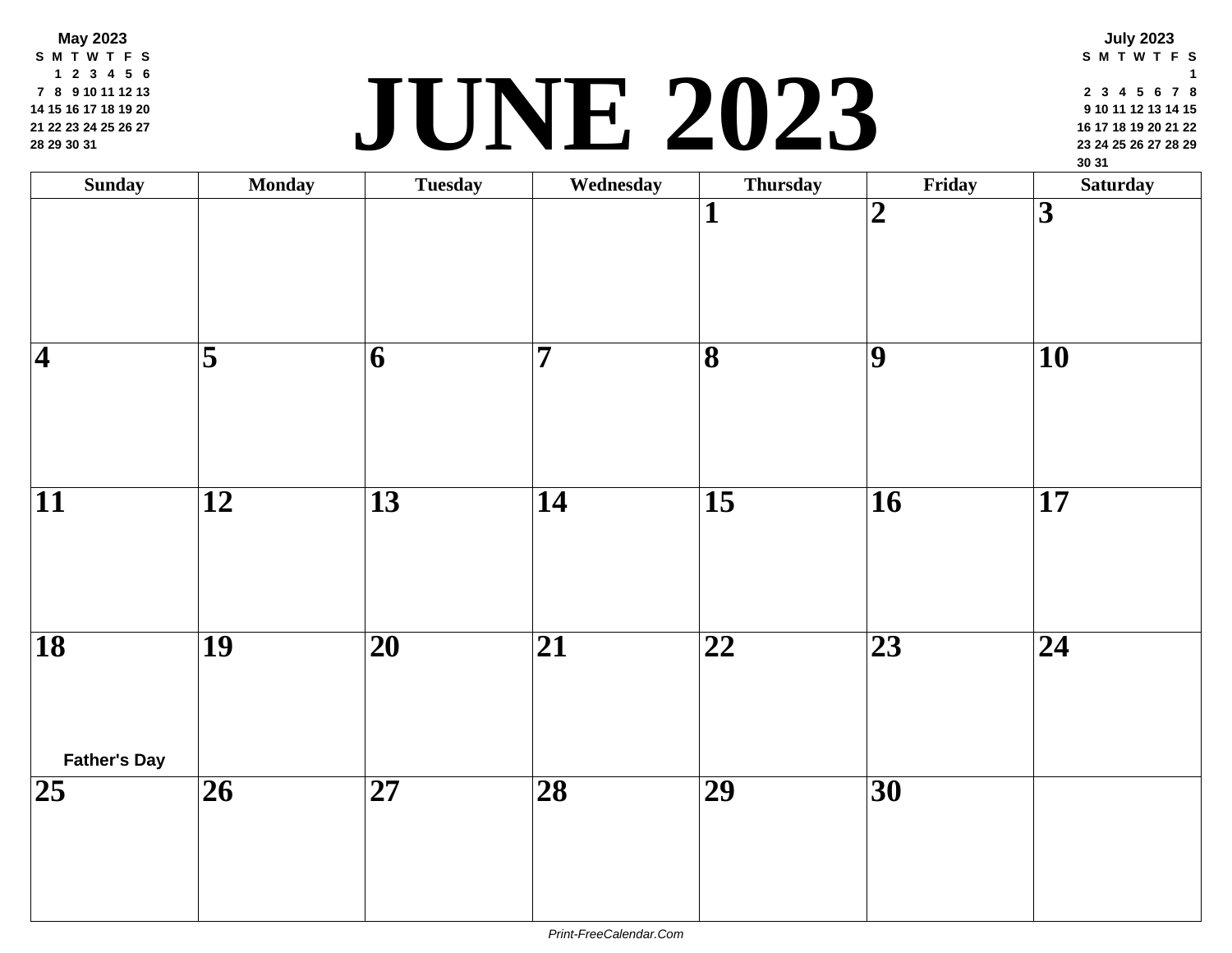**June 2023 S M T W T F S 2 3 5 6 7 8 9 10 12 13 14 15 16 17 19 20 21 22 23 24 26 27 28 29 30**

## **21 2 23 24 25 26 27 28 29 24 25 26 27 28 29 27 28 29 29 29 29 20 20 27 28 29 29 30 31**

**August 2023 S M T W T F S 2 3 4 5 7 8 9 10 11 12 14 15 16 17 18 19**

| Sunday          | <b>Monday</b>           | <b>Tuesday</b>                     | Wednesday               | <b>Thursday</b>          | Friday                   | <b>Saturday</b>              |
|-----------------|-------------------------|------------------------------------|-------------------------|--------------------------|--------------------------|------------------------------|
|                 |                         |                                    |                         |                          |                          | $\mathbf{1}$                 |
| $\overline{2}$  | $\overline{\mathbf{3}}$ | $\overline{4}$<br>Independence Day | $\overline{\mathbf{5}}$ | $\overline{6}$           | $\overline{\mathbf{7}}$  | $\overline{\mathbf{8}}$      |
| $\overline{9}$  | $\overline{10}$         | $\overline{11}$                    | $\overline{12}$         | $\overline{13}$          | $\overline{14}$          | $\overline{15}$              |
| $\overline{16}$ | $\overline{17}$         | $\overline{18}$                    | $\overline{19}$         | $\overline{\mathbf{20}}$ | $\overline{\mathbf{21}}$ | $\overline{\boldsymbol{22}}$ |
| $\overline{23}$ | $\overline{24}$         | $\overline{25}$                    | $\overline{26}$         | $\overline{27}$          | $\overline{\bf 28}$      | $\overline{29}$              |
| $\overline{30}$ | $\overline{31}$         |                                    |                         |                          |                          |                              |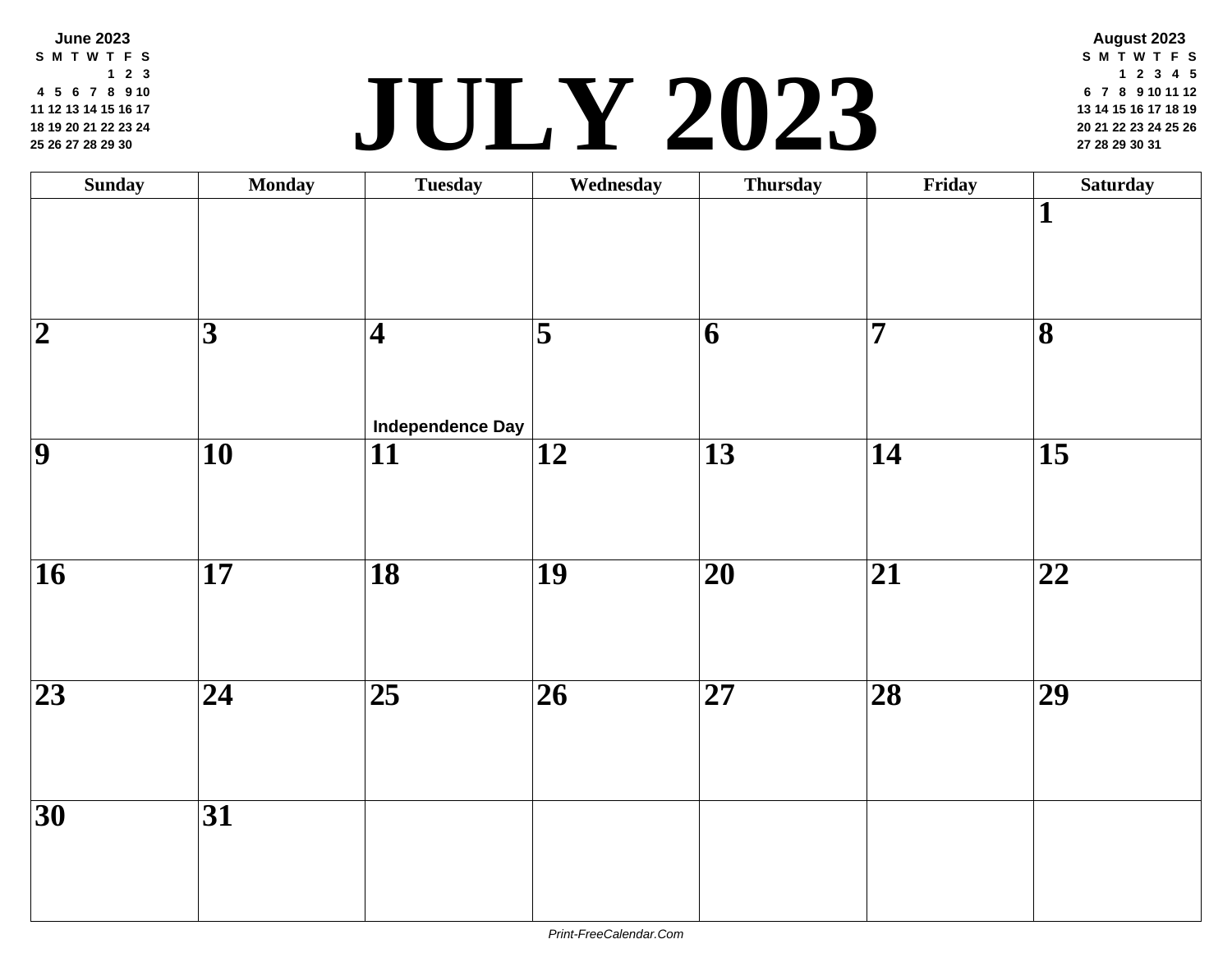### **July 2023**

**S M T W T F S**

 **3 4 5 6 7 8**

 **10 11 12 13 14 15 17 18 19 20 21 22 24 25 26 27 28 29**

**31**

### **<sup>17</sup> <sup>18</sup> <sup>19</sup> <sup>20</sup> <sup>21</sup> <sup>22</sup> <sup>23</sup> AUGUST 2023 <sup>24</sup> <sup>25</sup> <sup>26</sup> <sup>27</sup> <sup>28</sup> <sup>29</sup> <sup>30</sup>**

**September 2023 S M T W T F S 2 4 5 6 7 8 9 11 12 13 14 15 16**

| <b>Sunday</b>            | Monday                  | <b>Tuesday</b>               | Wednesday       | Thursday        | Friday              | <b>Saturday</b>     |
|--------------------------|-------------------------|------------------------------|-----------------|-----------------|---------------------|---------------------|
|                          |                         | $\mathbf{1}$                 | $\overline{2}$  | $\overline{3}$  | $\overline{\bf{4}}$ | $\overline{\bf{5}}$ |
| $\overline{6}$           | $\overline{\mathbf{7}}$ | $\overline{\mathbf{8}}$      | $\overline{9}$  | $\overline{10}$ | $\overline{11}$     | $\overline{12}$     |
| $\overline{13}$          | $\overline{14}$         | $\overline{15}$              | $\overline{16}$ | $\overline{17}$ | $\overline{18}$     | $\overline{19}$     |
| $\overline{20}$          | $\overline{21}$         | $\overline{\boldsymbol{22}}$ | $\overline{23}$ | $\overline{24}$ | $\overline{25}$     | $\overline{26}$     |
| $\overline{\mathbf{27}}$ | $\overline{28}$         | $\overline{29}$              | $\overline{30}$ | $\overline{31}$ |                     |                     |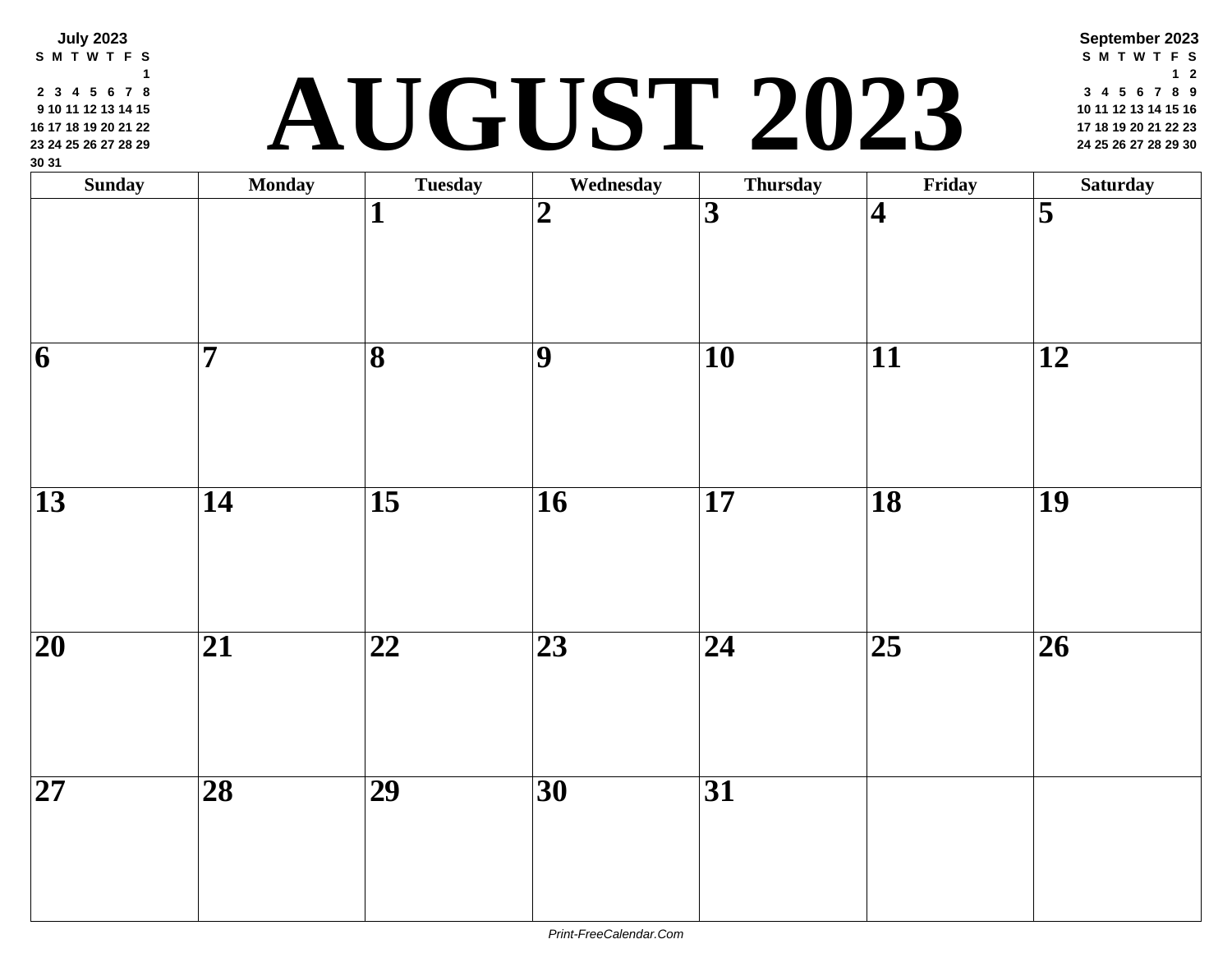### **August 2023 S M T W T F S 2 3 4 5 7 8 9 10 11 12 14 15 16 17 18 19 21 22 23 24 25 26 28 29 30 31 October 2023 S M T W T F S 2 3 4 5 6 7 9 10 11 12 13 14 16 17 18 19 20 21 24 2 23 24 26 24 26 24 26 24 26 24 26 24 26 24 26 27 28 2021 29 2021 2021 2021 2021**

| <b>Sunday</b>            | <b>Monday</b>          | <b>Tuesday</b>      | Wednesday               | <b>Thursday</b>         | Friday                  | <b>Saturday</b>         |
|--------------------------|------------------------|---------------------|-------------------------|-------------------------|-------------------------|-------------------------|
|                          |                        |                     |                         |                         | $\mathbf I$             | $\overline{\mathbf{2}}$ |
|                          |                        |                     |                         |                         |                         |                         |
|                          |                        |                     |                         |                         |                         |                         |
| $\overline{\mathbf{3}}$  | $\vert\mathbf{4}\vert$ | $\overline{\bf{5}}$ | $\overline{\mathbf{6}}$ | $\overline{\mathbf{7}}$ | $\overline{\mathbf{8}}$ | $\overline{9}$          |
|                          |                        |                     |                         |                         |                         |                         |
|                          | <b>Labor Day</b>       |                     |                         |                         |                         |                         |
| $\overline{10}$          | $\overline{11}$        | $\overline{12}$     | $\overline{13}$         | $\overline{14}$         | $\overline{15}$         | $\overline{16}$         |
|                          |                        |                     |                         |                         |                         |                         |
|                          |                        |                     |                         |                         |                         | Rosh Hashanah           |
| $\overline{\mathbf{17}}$ | $\overline{18}$        | $\overline{19}$     | $\overline{20}$         | $\overline{21}$         | $\overline{22}$         | 23                      |
|                          |                        |                     |                         |                         |                         |                         |
| Rosh Hashanah            |                        |                     |                         |                         |                         |                         |
| $\overline{24}$          | $\overline{25}$        | $\overline{26}$     | $\overline{27}$         | $\overline{28}$         | $\overline{29}$         | $\overline{30}$         |
|                          |                        |                     |                         |                         |                         |                         |
|                          | <b>Yom Kippur</b>      |                     |                         |                         |                         |                         |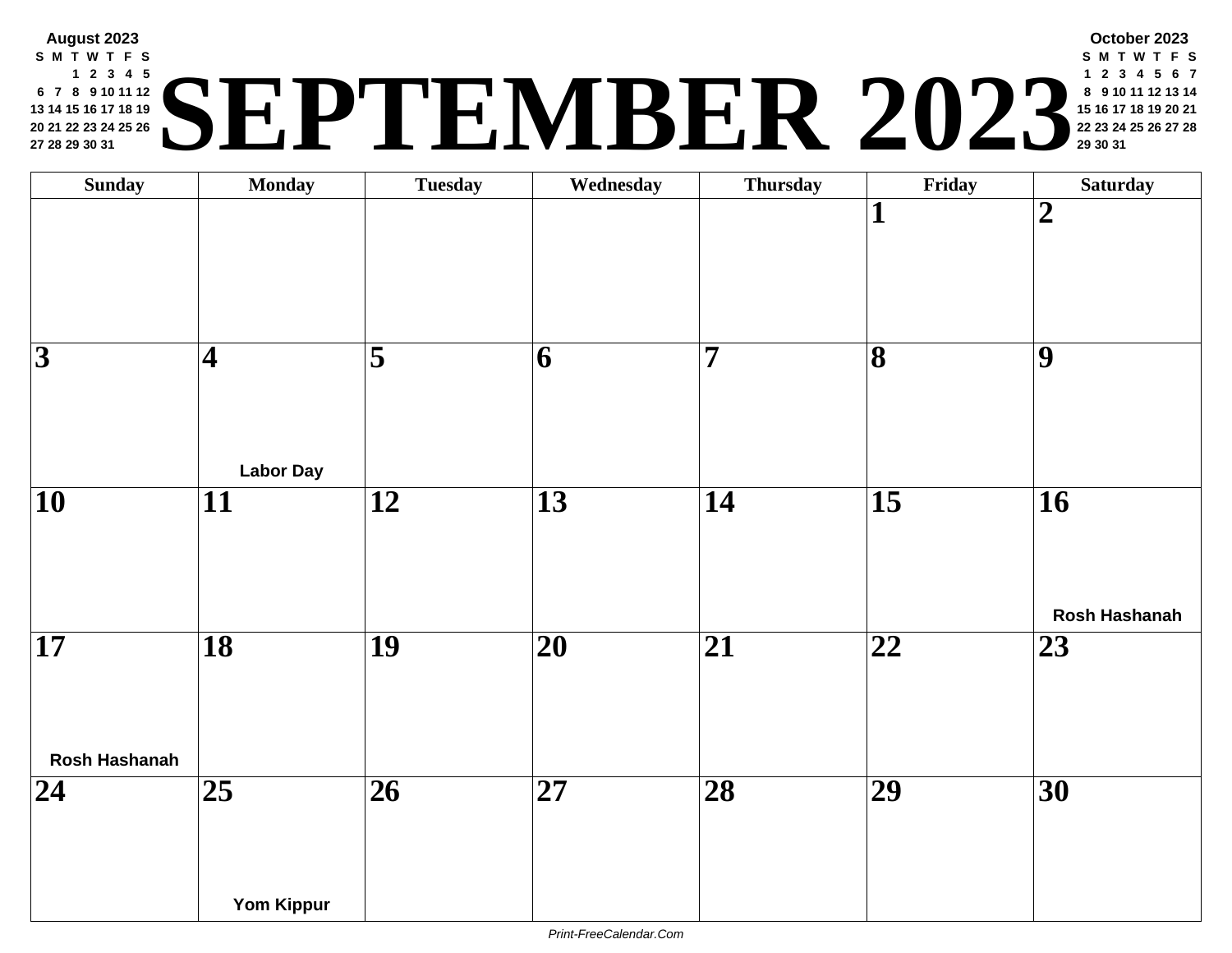**September 2023**

**S M T W T F S**

 **2 4 5 6 7 8 9 11 12 13 14 15 16 18 19 20 21 22 23**

**25 26 27 28 29 30**

# **<sup>19</sup> <sup>20</sup> <sup>21</sup> <sup>22</sup> <sup>23</sup> <sup>24</sup> <sup>25</sup> OCTOBER 2023 <sup>26</sup> <sup>27</sup> <sup>28</sup> <sup>29</sup> <sup>30</sup>**

| <b>Sunday</b>           | <b>Monday</b>                         | <b>Tuesday</b>          | Wednesday                 | Thursday                | Friday                   | <b>Saturday</b> |
|-------------------------|---------------------------------------|-------------------------|---------------------------|-------------------------|--------------------------|-----------------|
| $\overline{\mathbf{1}}$ | $\overline{2}$                        | $\overline{\mathbf{3}}$ | $\overline{\overline{4}}$ | $\overline{\mathbf{5}}$ | 6                        | $\overline{7}$  |
| $\overline{\mathbf{8}}$ | $\overline{9}$<br><b>Columbus Day</b> | $\overline{10}$         | $\overline{11}$           | $\overline{12}$         | $\overline{13}$          | $\overline{14}$ |
| $\overline{15}$         | $\overline{16}$                       | $\overline{17}$         | $\overline{18}$           | $\overline{19}$         | $\overline{\mathbf{20}}$ | $\overline{21}$ |
| $\overline{22}$         | $\overline{23}$                       | $\overline{24}$         | $\overline{25}$           | $\overline{26}$         | $\overline{27}$          | $\overline{28}$ |
| $\overline{29}$         | $\overline{30}$                       | $\overline{31}$         |                           |                         |                          |                 |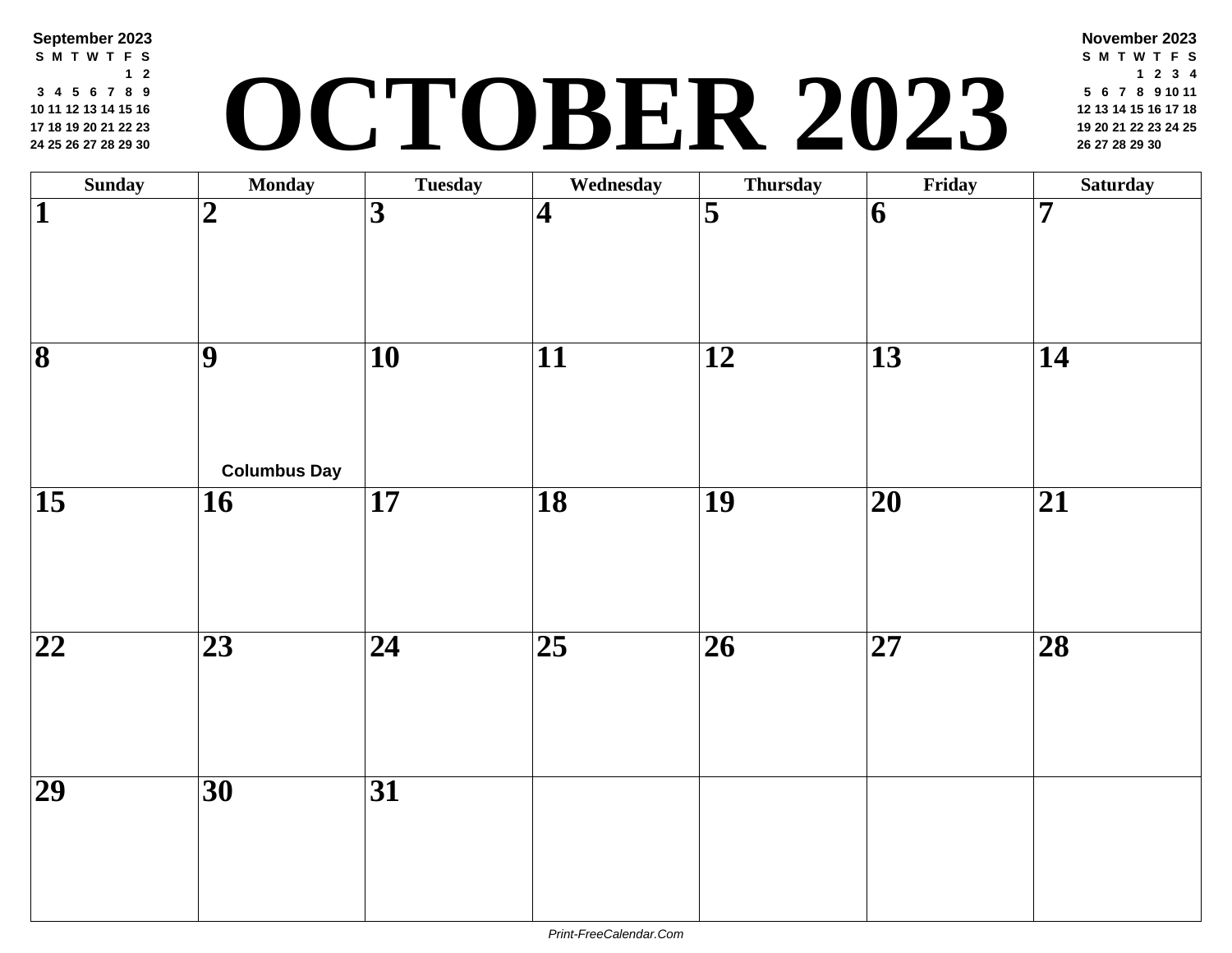### Print-FreeCalendar.Com

|                         |                                         |                                                |                          |                                        |                         | 31                      |
|-------------------------|-----------------------------------------|------------------------------------------------|--------------------------|----------------------------------------|-------------------------|-------------------------|
| <b>Sunday</b>           | <b>Monday</b>                           | <b>Tuesday</b>                                 | Wednesday                | Thursday                               | Friday                  | <b>Saturday</b>         |
|                         |                                         |                                                | $\mathbf{1}$             | $\overline{2}$                         | $\overline{\mathbf{3}}$ | $\overline{\mathbf{4}}$ |
| $\overline{\mathbf{5}}$ | $\overline{6}$                          | $\overline{\mathbf{7}}$<br><b>Election Day</b> | $\overline{\mathbf{8}}$  | $\overline{9}$                         | $\overline{10}$         | $\overline{11}$         |
| $\overline{12}$         | $\overline{13}$<br><b>Veteran's Day</b> | $\overline{14}$                                | $\overline{15}$          | $\overline{16}$                        | $\overline{17}$         | $\overline{18}$         |
| $\overline{19}$         | $\overline{20}$                         | $\overline{21}$                                | $\overline{\mathbf{22}}$ | $\overline{23}$<br><b>Thanksgiving</b> | $\overline{24}$         | $\overline{25}$         |
| $\overline{26}$         | $\overline{27}$                         | $\overline{28}$                                | $\overline{29}$          | $\overline{30}$                        |                         |                         |

### **October 2023 S M T W T F S 2 3 4 5 6 7 9 10 11 12 13 14 16 17 18 19 20 21 23 24 25 26 27 28**

 **30 31 2023 2425 2425 2425 223 2425 223 223 <br>2425 225 225 22 23 30** 

**December 2023 S M T W T F S**

 **4 5 6 7 8 9 11 12 13 14 15 16 18 19 20 21 22 23**

**2**